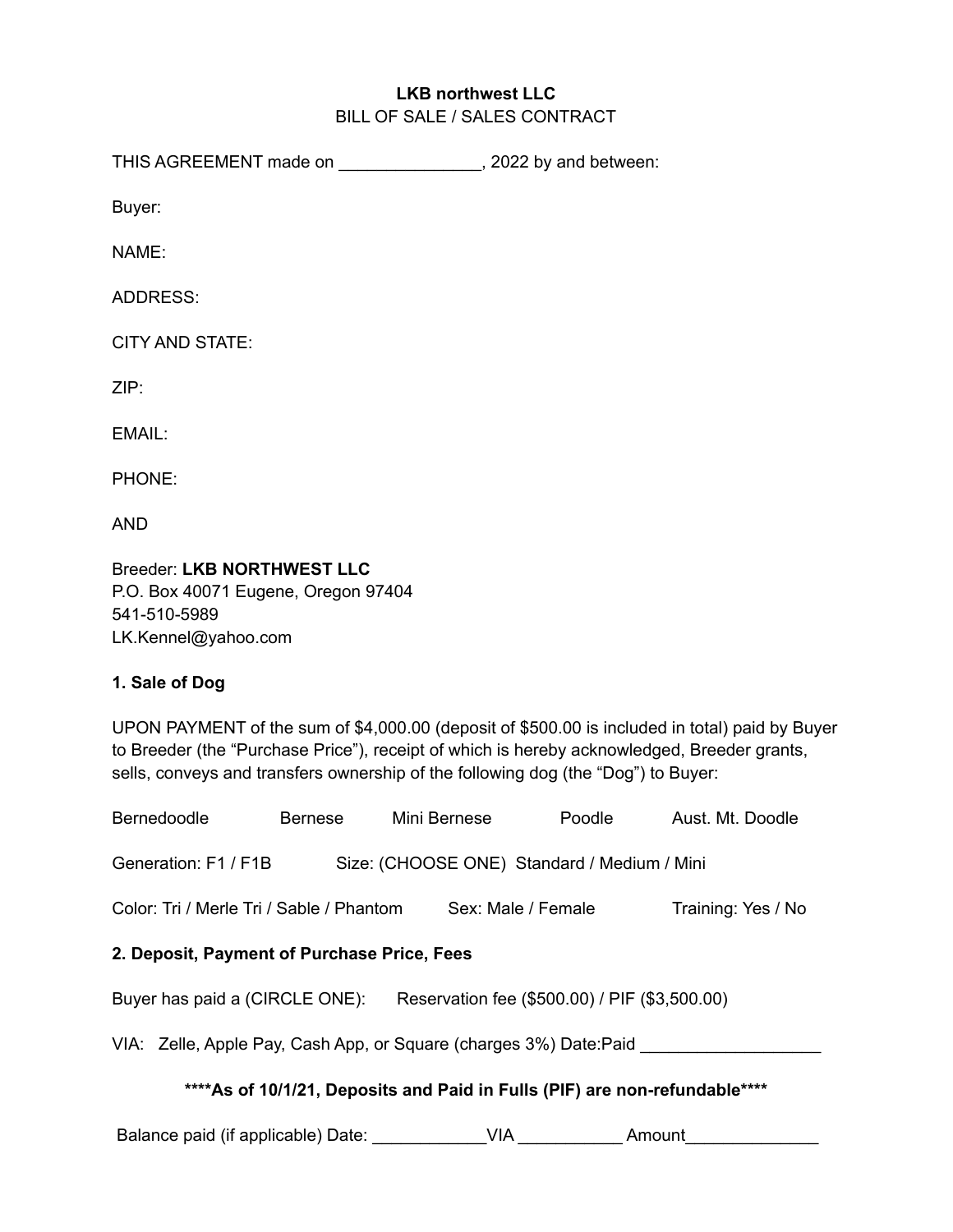## **3. Pick of Puppy date.**

3.1. Buyer acknowledges and agrees that Buyer shall choose and identify which puppy will become Buyer's Dog before the Dog reaches 6 weeks of age ("Pick of Puppy") when applicable.

## **4. Forfeiture of Deposit and Breeder's Right to Sell**

4.1. Buyer acknowledges and agrees that Buyer will forfeit the deposit and any rights to the Dog if: (a) Buyer fails to complete the purchase of the Dog for any reason, or (b) Buyer fails to pay the balance of the Purchase Price within 14 days of the Pick of Puppy or after the Dog reaches 6 weeks of age, whichever is later.

4.2. In either event, Buyer agrees and acknowledges that Breeder shall be free to sell the Dog to another party.

4.3. In the event that the Dog is not available due to sickness, death, or any other circumstance owing to the fault of Breeder, Buyer's deposit will, at Buyer's option, be either (i) refunded, or (ii)transferred to the next litter of puppies.

#### **5. Delivery Costs**

5.1. Delivery costs are not included. The Breeder offers flight nanny delivery which will vary in cost.

5.2. The expected delivery/pick up date is  $\qquad \qquad$ , 2022, or such other date as the parties may mutually agree.

#### **6. Breeder's Representations and Warranties**

6.1. The Dog was bred as a companion animal, and Breeder does not provide any warranty as to the Dog's fitness for any specific purpose, including obedience trials, show ring performance, and/or breeding purposes.

6.2. The Dog is in good health and free of communicable diseases (I.E parvo, Distemper) at the time of this sale. Buyer has 3 days from the delivery date to have the Dog examined by a licensed veterinarian, at Buyer's sole cost. There is no exception of this rule. If the Dog fails the examination, Buyer may return the Dog, with a written statement from the veterinarian, for a full refund. Failure by Buyer to have the Dog examined within the 3-day period will void this Warranty, and Buyer will not be entitled to any refund. If Buyer chooses to keep the Dog, Breeder will not replace the Dog and all medical costs and treatments are the sole responsibility of the Buyer. This Warranty does NOT cover coccidia/giardia, Cherry eye, Entropion, Ectropion, Allergies, undescended testicles, loose knees or hips, Stenotic nares, elongated soft pallet,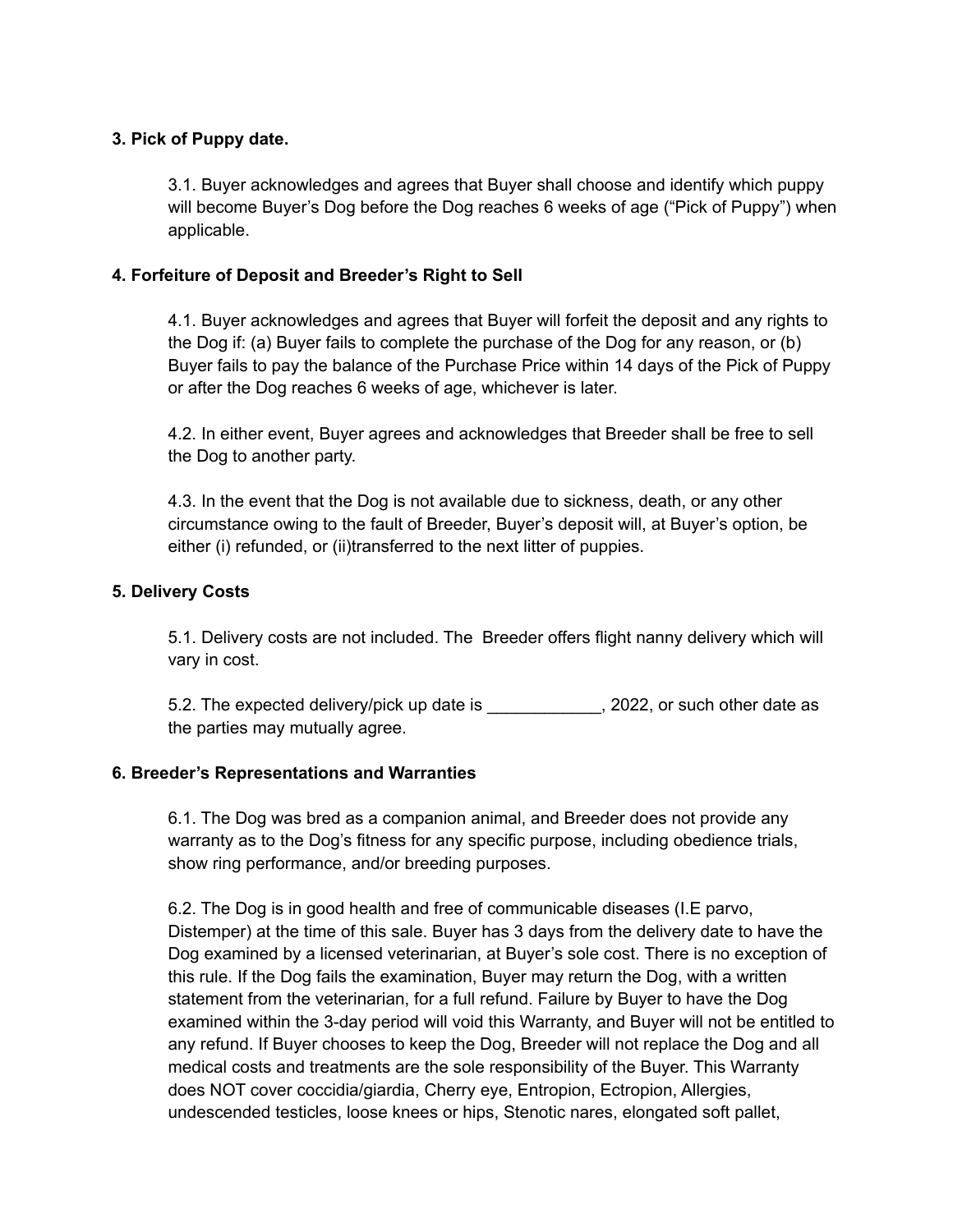umbilical hernia, dermatitis, demodectic mange, or ear infections. This warranty covers only the original Buyer.

6.3. Buyer is responsible for all medical costs of the Dog. No refunds will be given.

6.4. Breeder will NOT replace a puppy due to heat stroke, abuse/neglect, or improper socialization.

6.5. To ensure that Buyer does not euthanize the Dog, take it to an animal shelter, or sell it to a third party, Breeder will always and for any reason take the Dog back at any time during the Dog's lifetime.

6.6. WITH YOUR SIGNATURE BELOW, YOU ARE AGREEING THAT UNDER THIS LEGAL BINDING CONTRACT THAT YOU ARE REQUIRED TO RETURN SAID DOG TO BREEDER IF YOU ARE NO LONG ABLE TO TAKE CARE OF THE DOG AT ANY POINT IN ITS LIFE FOR ANY REASON. THE BUYER WILL INCUR A \$5000 FEE FOR ANY DOG THAT IS SURRENDERED WITHOUT WRITTEN CONSENT OF THE BREEDER.

Buyer Signature **Example 20** and the set of the Second DATE

## **7. Buyer's Representations and Warranties**

7.1. The Dog will reside with Buyer as companion pet to Buyer and Buyer's family.

7.2 Buyer will provide the Dog with nutritious food and necessary veterinary care, including deworming, heartworm prevention and regular vaccinations (including rabies).

7.3. Buyer is not acting as agent for any other person or business in the purchase of the Dog.

7.4. Buyer agrees that they have thoroughly researched the Dog's breed and its grooming/training requirements. SIGNING BELOW MEANS YOU HAVE RESEARCHED SAID DOGS GROOMING NEEDS EXTENSIVELY AND AGREE TO BRUSH DAILY WITH THE APPROPRIATE TOOLS AND TAKE SAID PUPPY TO THE GROOMER MONTHLY UNTIL AFTER A YEAR OF AGE.

**7.5. Buyer agrees that Breeder has not released breeding rights, and Buyer shall not attempt to breed the Dog.**

Buyer Signature\_\_\_\_\_\_\_\_\_\_\_\_\_\_\_\_\_\_\_\_\_\_\_\_\_\_\_\_\_\_\_\_\_\_\_ DATE \_\_\_\_\_\_\_\_\_\_\_\_\_\_\_\_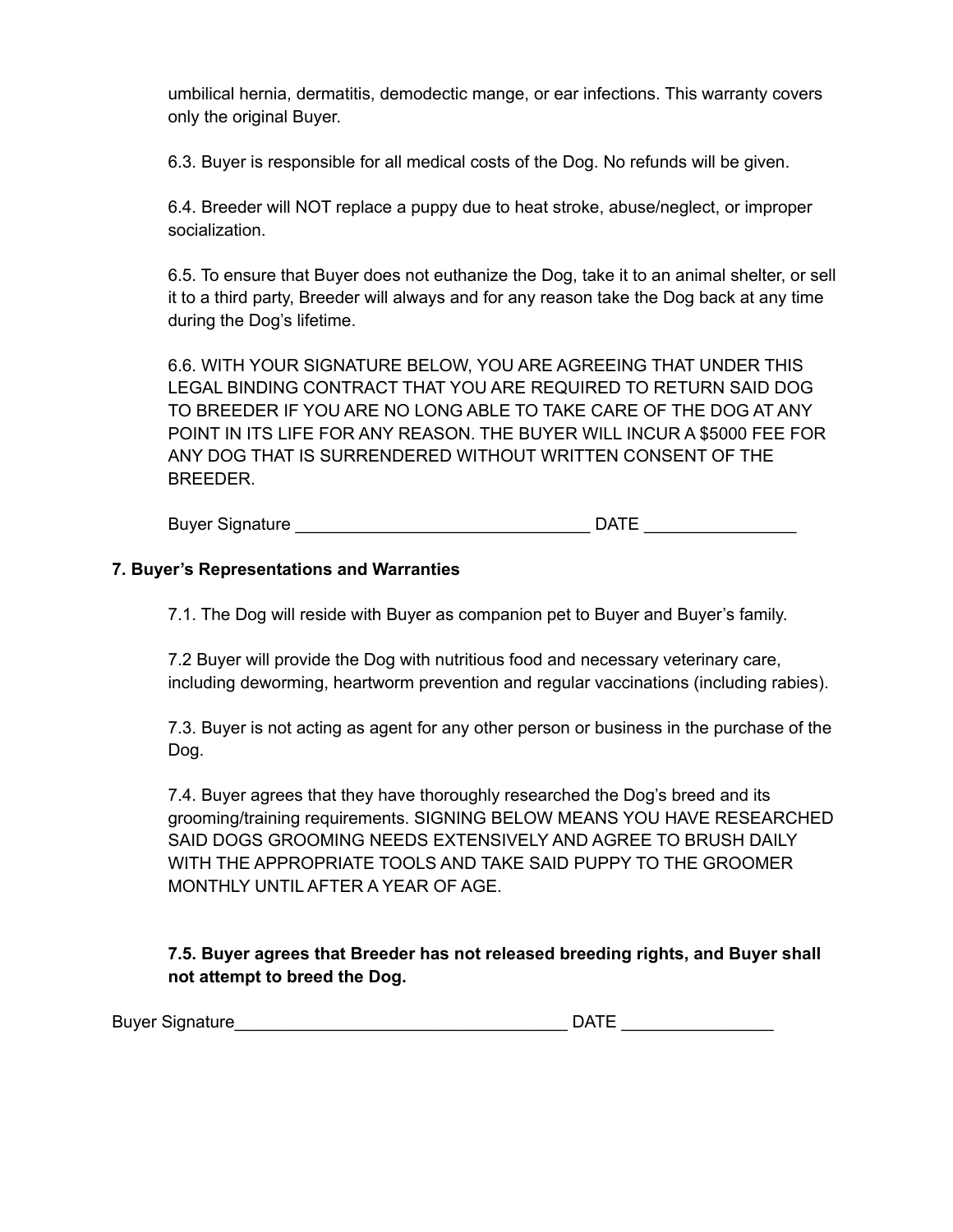## **8. Required Care for Dog**

8.1. Buyer agrees to alter the Dog by 12 months of age but not prior to 8 months of age. Buyer agrees to send verifiable proof that the procedure has been done by 12 months of age to Breeder. If the Dog is not altered by 12 months of age, Buyer shall pay a breach of contract fine of \$5,000 and such fine shall be paid in full within 30 days of said dogs 12 month of age AND SAID PUPPIES PRODUCED BY THIS UNAUTHORIZED BREEDING WILL BE CONFISCATED AND RETURNED TO ORIGINATING BREEDER.

Buyer SIgnature **Example 20 and 20 and 20 and 20 and 20 and 20 and 20 and 20 and 20 and 20 and 20 and 20 and 20** 

8.2. Buyer agrees that the Dog will reside with Buyer as companion pet to Buyer and Buyer's family.

8.3. Buyer agrees to keep the Dog in an enclosed area of adequate size and will not allow the Dog to roam at will. Buyer agrees that Buyer will not keep the Dog chained or tethered or permanently.

8.4 Buyer agrees to provide the Dog with nutritious food and necessary veterinary care, including de-worming, heartworm prevention and regular vaccinations (including rabies).

8.5. Buyer agrees that Buyer will not sell, give, or release the Dog to a pet shop, retail store, dog dealer, animal rescue, animal testing facility, research facility, animal shelter or an agent for any such business or facility.

#### **9. Miscellaneous**

9.1. Applicable Law. The existence, validity and construction of this Agreement shall be subject to and governed by the laws of the State of Oregon, without regard to its conflict of laws principles. Any action, suit, or proceeding arising out of the subject matter of this Agreement will be litigated in courts located in Lane County, Oregon.

9.2. Severability. Any term or provision of this Agreement which shall prove to be invalid, void or illegal shall in no way affect, impair or invalidate any other term or provision herein, and such remaining terms and provisions shall continue in full force and effect.

9.3. Entire Agreement. This Agreement is the sole agreement between the parties. Breeder and Buyerhave made no other agreements, promises, representations or warranties, express or implied,unless specifically stated in this Agreement.

9.4. Attorneys' Fees. In the event that Buyer or Breeder shall bring any action at law or in equity to enforce any covenant, condition, or other term of this Agreement, the prevailing party in such action shall be entitled to recover all costs and expenses, including without limitation reasonable attorneys' fees, incurred by such party in connection with such action.